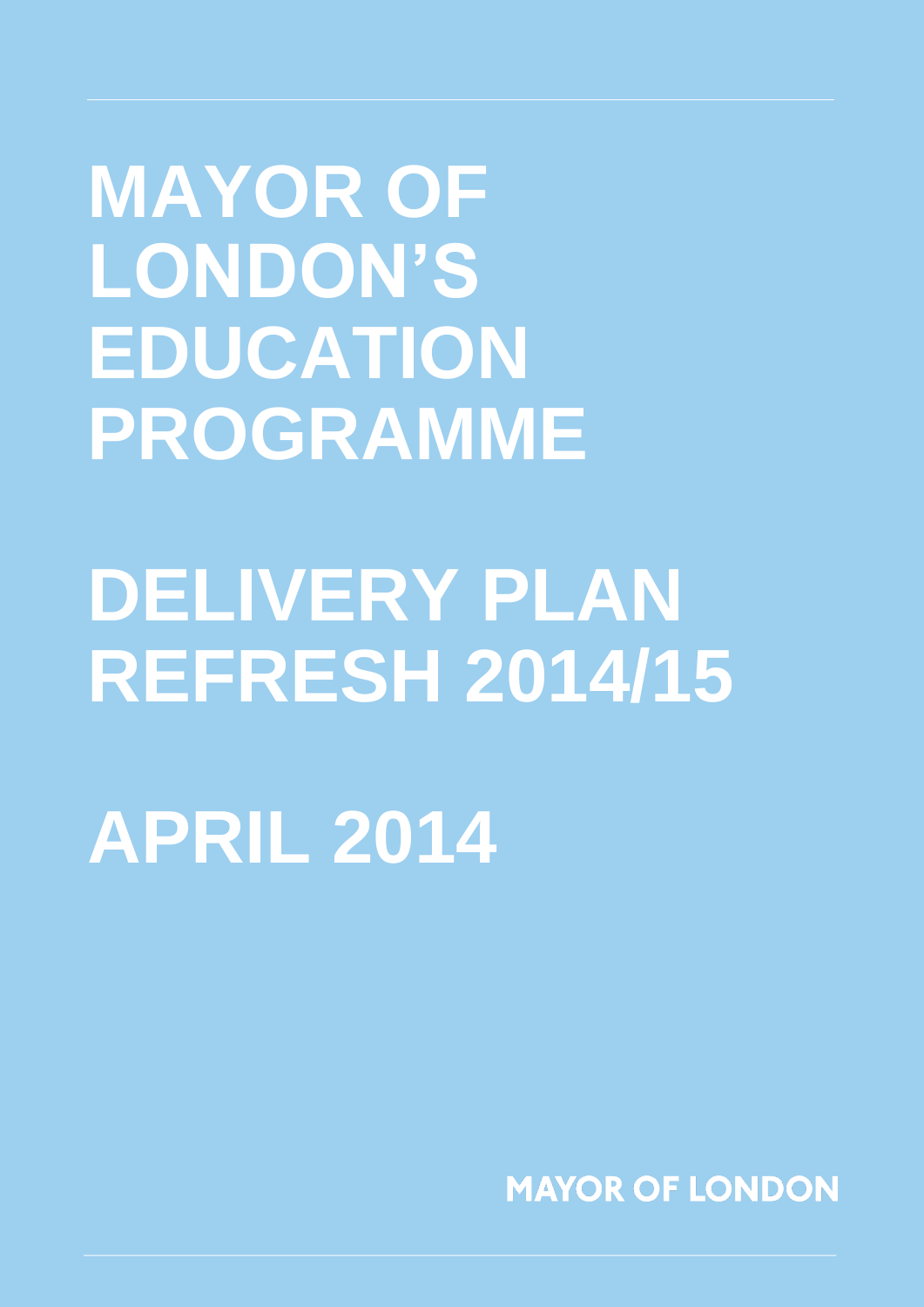#### **Introduction**

The GLA published its first Education Programme Delivery Plan in February 2013, following the publication of the Mayor's Education Inquiry Final Report 'Going for Gold' and the Mayor's Response in autumn 2012. The Inquiry examined key challenges for education in London and concluded with 12 recommendations to the Mayor for practical action with key partners including schools, Government, boroughs, business, voluntary and community sector and cultural organisations. The Education Programme Delivery Plan outlined the actions the GLA would take to implement the Inquiry Panel recommendations. It included an annex with detailed objectives, activities and milestones for the year ahead.

Great progress has been made against many of the actions over the first year of the plan and the GLA's education agenda has continued to develop. In June 2013, the Mayor published his 2020 Vision: The Greatest City on Earth. This set out the Mayor's ambition to make London the best place in the world to work, live, play, study, invest, and do business. It identified the importance of education and skills in realising his aspiration to lengthen London's lead as the financial, commercial, cultural, artistic, media, educational, scientific and innovation capital of the world. Education and skills are essential building blocks for economic prosperity and growth.

Today's young Londoners are the city's future. They are the future workers, business leaders and entrepreneurs on whose skills and capabilities future economic growth depends. To ensure global competitiveness, we need London's school, college and university leavers to be smart, knowledgeable, innovative and determined.

To achieve this, there are two fundamental requirements. The first requirement is excellent education delivered by knowledgeable and inspiring teachers to support every child in achieving his or her potential. The second essential requirement is children and young people who are motivated and engaged; who are secure and resilient to life's challenges and so are able to participate effectively in the education offered to them. Achieving this sometimes involves delivering support and interventions outside education institutions to help young people overcome issues and risks they face in their homes and wider communities.

This is why we have extended the Education Programme Delivery Plan for 2014/15 to cover some of the valuable work the GLA does with young people in London outside of formal education environments. What started as the Education Programme is now the Education and Youth Programme in recognition of the interdependence between resilient, engaged young people and successful educational outcomes.

In line with the Mayor's 2020 vision, the GLA strives to ensure that all young Londoners are actively participating in education, employment or training. Not only do we aim to ensure that education and training in London provides young people with the knowledge and skills they need to secure jobs, but we also aim to ensure that the same education and training provides businesses and employers in London with the knowledge and skills they need to thrive and grow and to compete in a global market.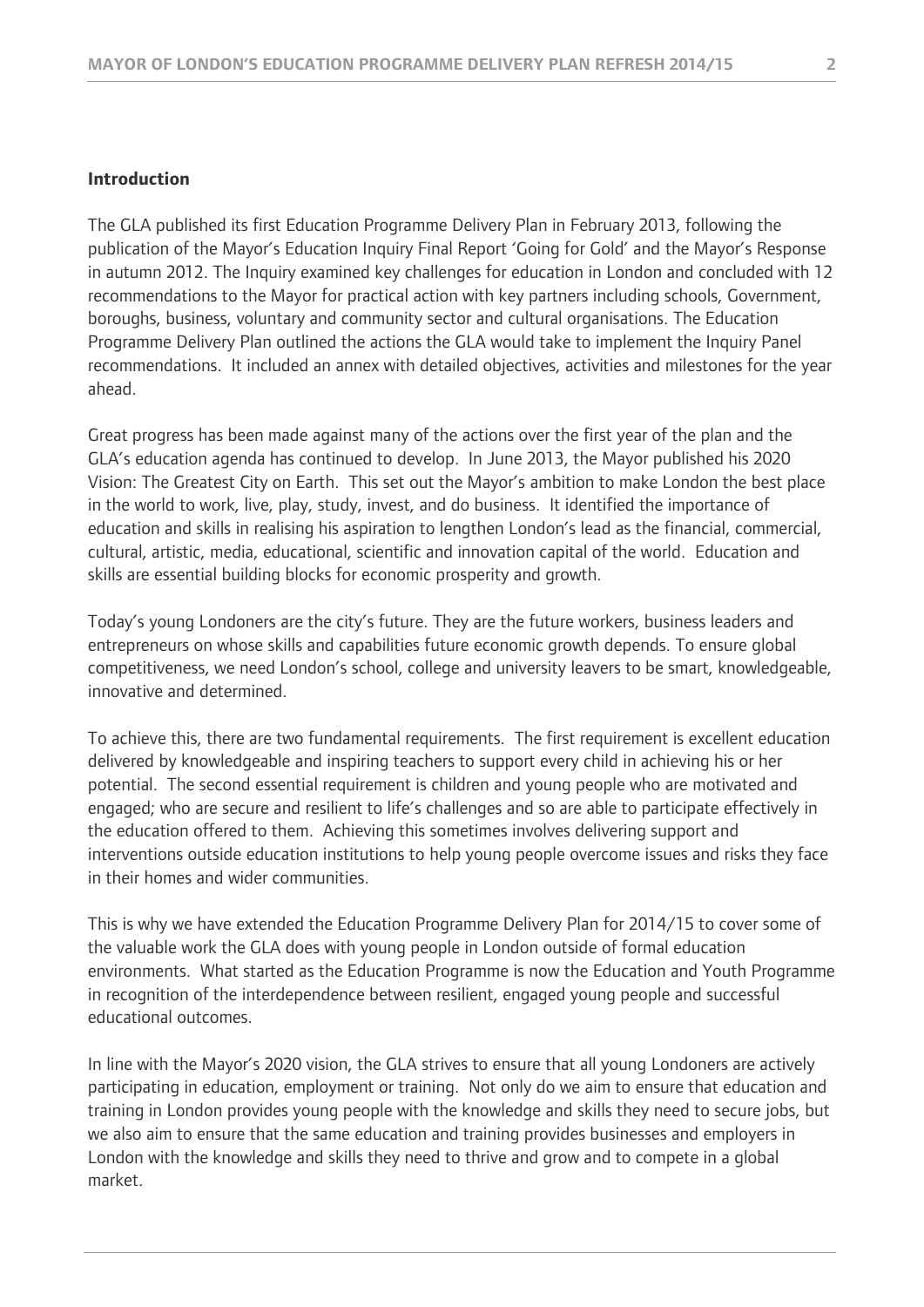The first year of the Education Plan was based on the three themes identified in the Mayor's Education Inquiry Report, "Going for Gold", which emphasised the need for London to move from achievement to excellence by

# **1. Promoting excellent teaching in all London schools.**

# **2. Preparing young Londoners for life and work in a global city.**

# **3. Helping to ensure a good school place for every London child.**

For 2014/15, we are adding:

# **4. Fostering engagement and building resilience among London's young people.**

In addition, there are cross-cutting strands of work which underpin all these areas of activity. One example is the funding of Project Oracle, a children and youth evidence hub. Project Oracle aims to improve the chances for children and young people in the capital by promoting quality evidence of what works, supporting services to improve the delivery of youth programmes and informing the funding process. The GLA works with Project Oracle to help ensure we measure the impact of our work and contribute to the knowledge and evidence base of education and youth policy more widely.

Similarly the GLA works strategically with partners across the London area to share and encourage best practice in education and youth, disseminating knowledge, convening discussion and supporting efficiency and collaboration to ensure that everybody working in education and youth provision in London can learn from each other and achieve the best possible outcomes for London's young people.

### **Progress so far**

# **1 Promoting excellent teaching in all London Schools**

When the 2013 Education Delivery Plan was drawn up, initial priority was given to the first theme of "Promoting excellent teaching in all London schools". The first five of the Inquiry Panel's twelve recommendations came under this theme. The GLA's activities in this area in the first delivery phase built on the Panel's priorities for action, namely:

- Closing the attainment gap
- Improving literacy and numeracy
- Teaching core subjects and greater subject expertise

The key mechanisms the GLA put in place to deliver these are:

 The London Schools Excellence Fund - to stimulate new partnerships and help schools make substantial progress to raise standards in literacy, numeracy, STEM and modern and ancient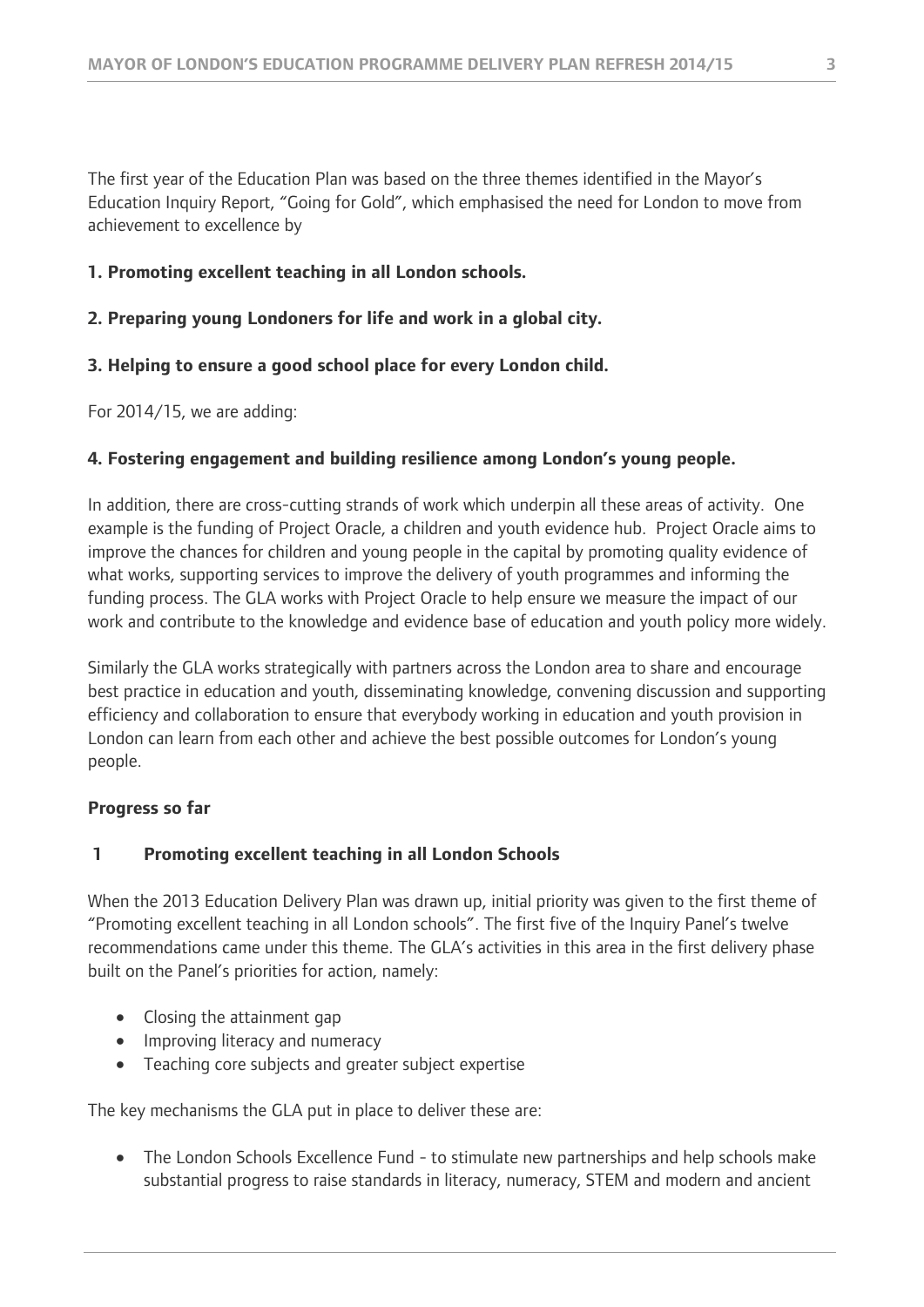foreign languages through improving teacher subject knowledge and supporting teaching excellence.

- The London Schools Gold Club an annual scheme to identify schools that are 'bucking the trend' by achieving exceptional outcomes compared to other schools with similar cohorts, particularly for their most disadvantaged pupils. Gold Club members participate in a programme of school to school shared learning to enable other schools to learn from their good practice.
- The London Curriculum a rich programme of resources and activities to help London schools bring the new national curriculum to life, injecting it with the excitement of the capital city. The London Curriculum is positioned at key stage three, to provide a sense of stretch and opportunity in the formative years of secondary school.

#### **Year 1 Objectives:**

**1.1 Design the eligibility criteria and delivery model for launching the pilot year of the London Schools Gold Club scheme by summer 2013.** 

With input from expert advisors from across London, eligibility criteria were established to ensure exceptional attainment would be recognised in schools with a range of different cohorts. Pupils arrive at schools with varying degrees of existing attainment. The published Gold Club criteria take account of this and acknowledge exceptional outcomes relative to pupil intake. By early autumn 2013, eligible schools had been invited to join the London Schools Gold Club in recognition of their achievements. The formal awards ceremony was held at the Mayor's inaugural Education Conference in November 2013, where members were presented with their certificates signed by the Mayor. In its first year, the London Schools Gold Club has 114 members. A comprehensive seminar programme has been put together to allow other schools to learn from what Gold Club members are doing to make a difference.

**1.2 Produce an annual report on London's schooling, drawing on Gold Clubs' performance data and wider measures as published in the two Education Inquiry reports.** The Mayor's first London Annual Education Report was published in November 2013 and launched at the inaugural Education Conference. Drawing on a range of data, the annual report gives a current picture of London's education system, updating key statistics and highlighting trends in order to inform on-going improvements in outcomes for young people. The report was well received by stakeholders and plans are already underway to make this year's report even better, with more city level data and rich case studies of good practice.

**1.3 Deliver an annual, London education conference, led by the Mayor, to highlight the best practice of London schools, involving international speakers.**

The Mayor's inaugural Education Conference was held on 22 November 2013. This event brought together over 300 London school leaders with international experts to find out more about giving young Londoners the skills, knowledge and creativity they need for success. There were high profile keynote speeches from Mayor of London, Boris Johnson, Secretary of State for Education, the Rt Hon Michael Gove MP and a host of top international speakers. Feedback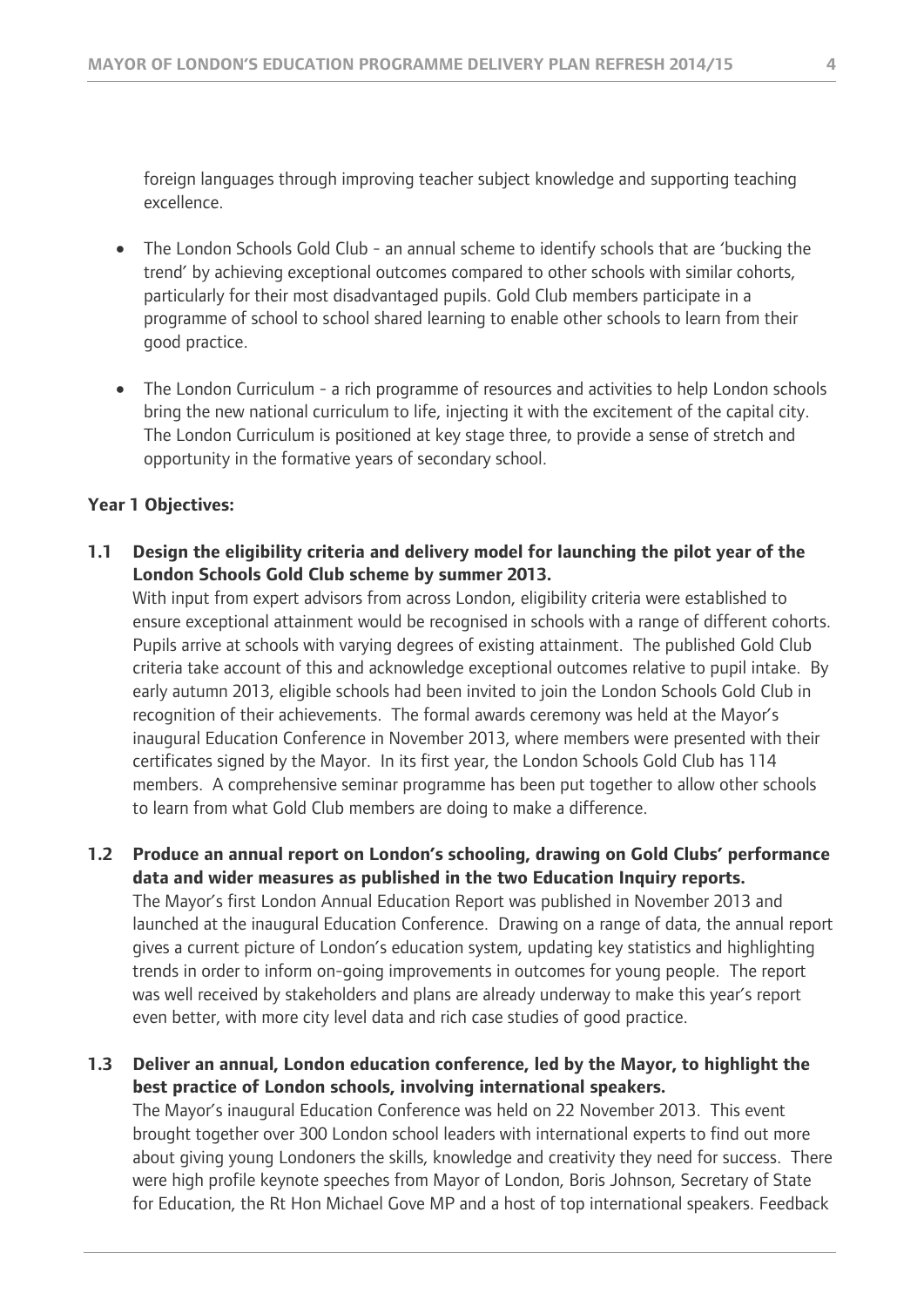from the day was extremely positive. The event successfully celebrated the best of education in London, within the wider context of rising to the global challenge. Preparations are being made for the second Mayor's Education Conference in November 2014.

# **1.4 Launch the London Schools Excellence Fund to stimulate new partnerships and help schools to raise standards in literacy, numeracy and separate sciences, technology, engineering and maths (STEM). The subject focus will include, too, modern and ancient foreign languages.**

The  $E$ 24 million Fund (funded by  $E$ 20m from the Department for Education and  $E$ 4m from the GLA) was launched in March 2013. The fund's overarching aim is to give teachers the professional support they need to strengthen their subject pedagogy. The prospectus invited applications for funding for projects which cultivate teaching excellence through investment in knowledge-led teaching, support self-sustaining school-to-school and peer-led activity to raise achievement in priority subjects, take tried and tested interventions to scale, or create cultural change and raise expectations in the London school system. Following the launch, the GLA has run three rounds of applications and 104 projects have so far been funded. These projects are now moving into delivery, with over 50% led by schools. Over 820 schools are benefitting from the work of these projects.

#### **1.5 Establish an Expert Advisory Group to steer the London Schools Excellence Fund.**

This group was established at the outset to ensure the conceptual and practical development of the fund was properly informed and evidence-based. The Expert Advisory Group has been valuable in shaping the focus and model of funding. The group will continue to support the delivery of the London Schools Excellence Fund for the duration of the programme.

# **1.6 Develop residential study opportunities for primary and secondary teachers to enhance subject knowledge.**

Teacher residential study has been taken forward through the London Schools Excellence Fund first phase initiative. We have three projects, all of which involve a residential element, currently delivering professional development to 100 teachers of maths and English. Further knowledge mobilisation activity funded by the London Schools Excellence Fund, will disseminate the learning from these projects to support the provision of further residential and knowledgebased professional development opportunities for teachers in the future.

### **1.7 Establish with the London Pupil Referral Unit Network a programme to support PRU leadership development and strengthen subject knowledge in English and maths.**

Discussions with key stakeholders and more detailed programme planning led to a decision to incorporate support for schools working with some of London's most vulnerable and troubled young people in wider programme activity. Pupil Referral Units and Special Schools must necessarily measure success in broader ways than mainstream schools, but work is underway to scope two strands of the London Schools Gold Club tailored for Alternative Provision and Special Schools, to support this sector and mainstream schools alike in continuing to improve their practice. Some subject knowledge support has also been provided through the London Schools Excellence Fund and we will continue to raise awareness among Alternative Providers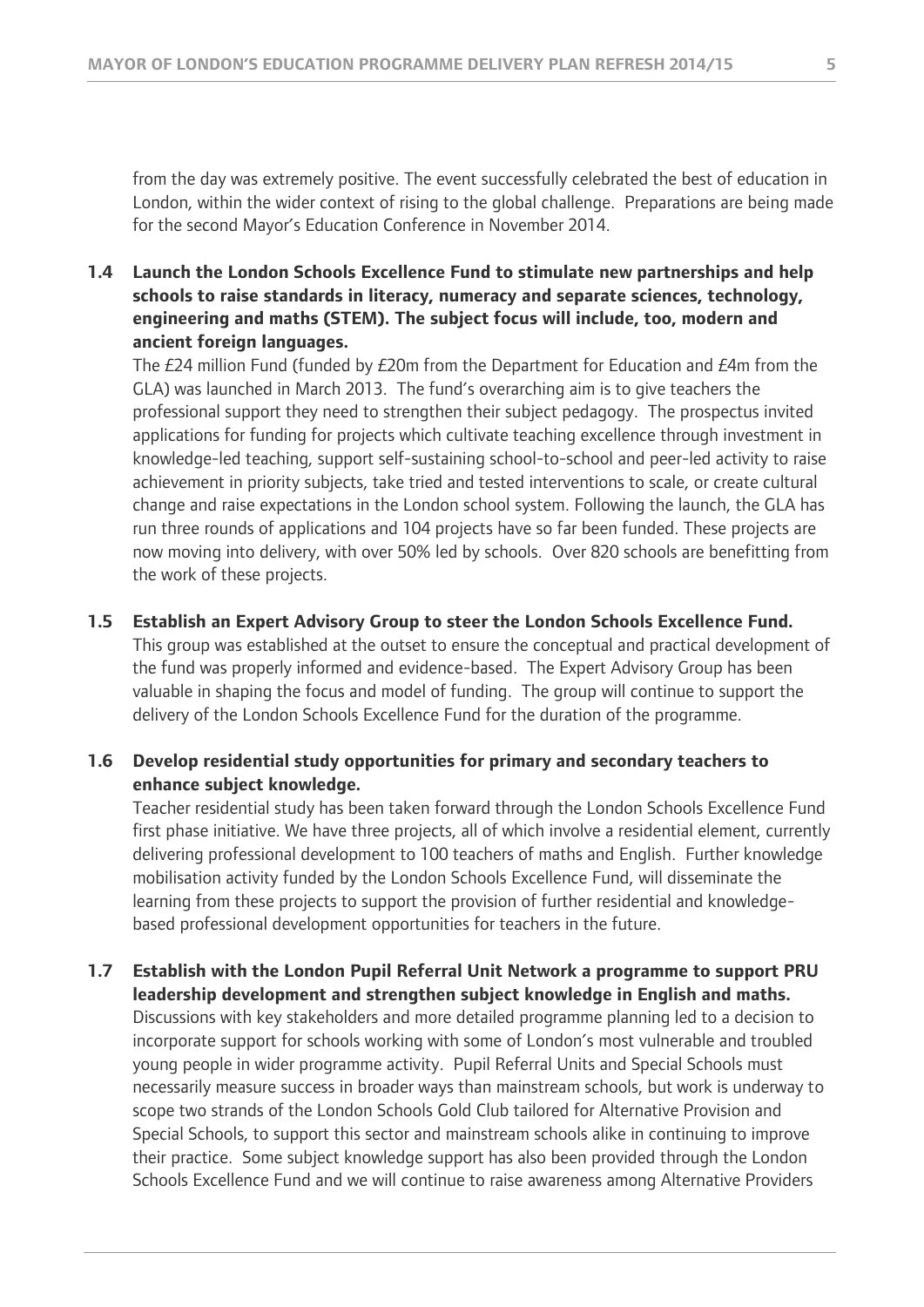and Special Schools of the opportunities to improve their practice that are available through the wider Education Programme.

**1.8 Develop a London Curriculum programme to strengthen subject teaching and bring learning to life by drawing on London's extraordinary heritage, people and places.** The London Curriculum has been developed in collaboration with subject experts and cultural organisations across London. The GLA owes a big debt of gratitude to the Museum of London in particular for their generous support with developing the first five subject resources. The London Curriculum guide and subject information leaflets for English, History, Music, Art and Design and Geography were shared with an audience of London teachers and school leaders at the Mayors Education Conference in November 2013 to great interest. Several schools took the opportunity to sign up to the London Curriculum pilot which is currently underway to test the lesson plans and teaching resources across these five subject areas to ensure that the final products have been informed and improved by practising teachers. Feedback so far has been very positive and we are working towards a formal public launch date of July 2014, which will make the London Curriculum resources for the first five subject areas available to all schools in London.

The London Curriculum is a knowledge-led curriculum and the current pilot activity also completes the 2013 Education Programme objective to establish a knowledge-led curriculum pilot.

#### **2. Preparing young Londoners for life and work in a global city**

This overarching theme of the Mayor's Education Programme is about ensuring the link between education and future employment, training or study. It is about maximising join up between education, business and higher education institutions. It is about supporting every young Londoner to make the transition effectively from school or college into new opportunities.

The aims for programme activity on this theme include brokering links between employers and education, sharing information about the labour market with education providers, helping to equip young Londoners with the education and skills to succeed in the world of work, and supporting the provision of high quality careers guidance to ensure that young people make the right decisions for their future.

The national backdrop has undergone considerable change in the last few years. A new 11-19 curriculum has been introduced. Vocation qualifications have been reformed following Professor Alison Wolf's Review. The participation age has been raised and schools have taken on the duty to provide careers guidance to their students.

All this change has set the context for the Mayor's programme activity in preparing young Londoners for life and work in a global city, but it has also necessitated a slow and careful approach to designing interventions in order to allow for changes to complete and embed. With this in mind, GLA activity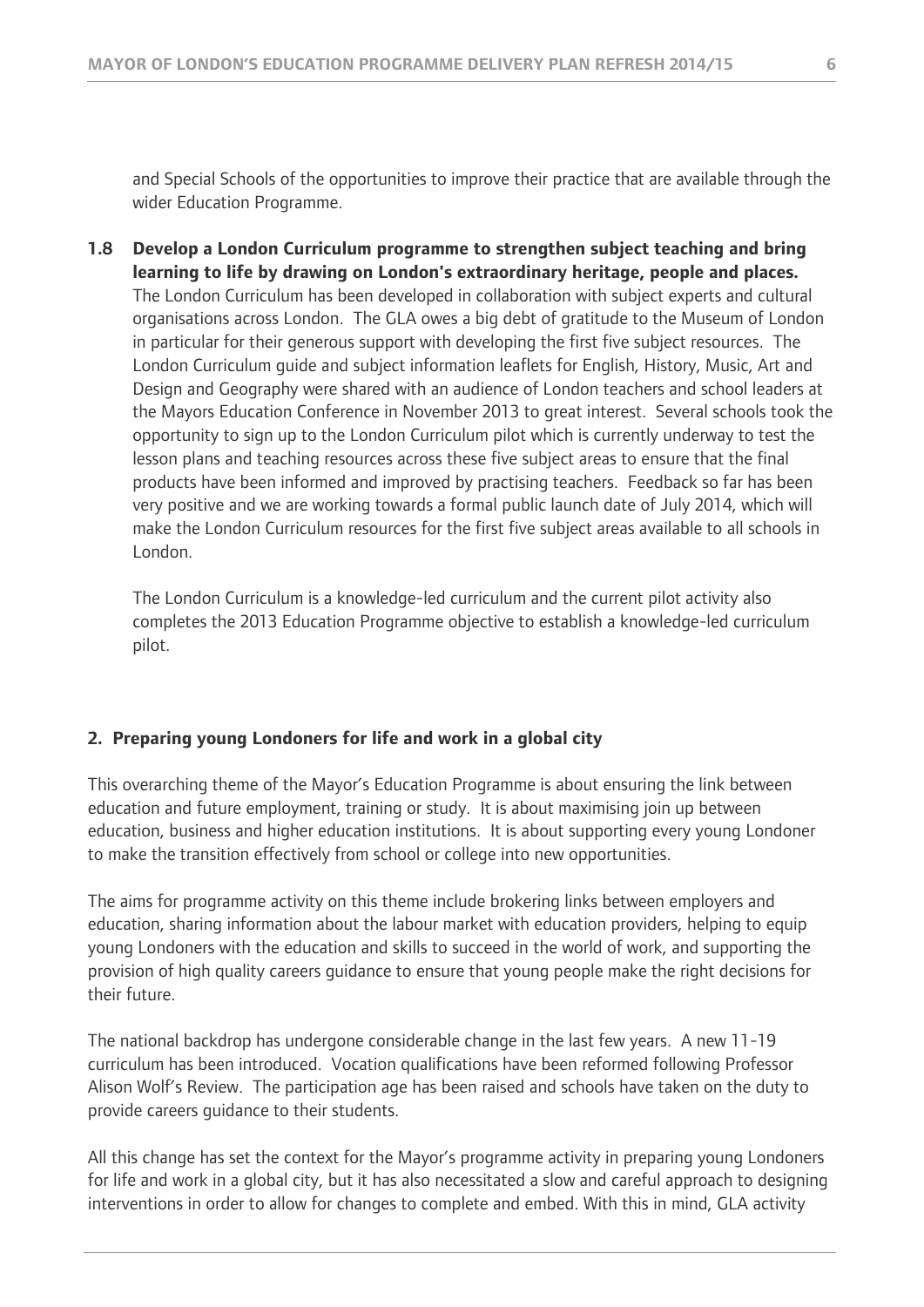over the first year of the Education Programme has focused largely on engaging with key stakeholders, scoping ideas and gathering evidence of good practice to ensure that interventions will work and have impact. With the foundations in place, in Year 2, we aim to drive this work forward into delivery.

#### **Year 1 Objectives:**

### **2.1 Assist London schools, colleges, post-16 training providers, employers and universities in the development of 14-19 transitional programmes that are underpinned by the provision of robust labour market data.**

The London Councils' Young People Education & Skills (YPES) Board, the London Enterprise Panel (LEP) and the GLA met to explore the core principles of a London offer. The outcomes from this meeting and from broader stakeholder discussions have informed how we will take forward this work and the development of this year's objective. The Mayor's Academies Programme continues to pilot a programme of intervention to support better outcomes for school leavers and effective transition into further education, training or employment. The "three part offer" model focuses on raising skills, providing access to a job or training offer for all young people, and promoting community learning hubs to join up efforts to improve school performance with efforts to improve adult skills. The programme evaluation will be commissioned this year and will feed into the GLA's wider knowledge mobilisation and dissemination to benefit other schools and academies across London.

# **2.2 Investigate the need for regional support to deliver careers education and work experience in London schools.**

These issues have been discussed as part of conversations with London Councils' Young People Education & Skills (YPES) Board and the London Enterprise Panel (LEP) and have informed the shape of the objectives going forward. Careers advice and guidance has been a key aspect of the "three part offer" delivered by the GLA's Academies Programme. The learning gained will also inform this year's work. We are now looking to engage more closely with young people to shape the nature of support required and aim to move swiftly into delivery in the 2014/15 financial year.

# **2.3 Bring together the education, business sector and local authority partners to take actions which would make a significant improvement in the outcomes for children in care/care leavers.**

The GLA has met with Virtual School Heads and Directors of Children's Services from a number of London boroughs to inform this work. This has resulted in a revised specification for this strand of the London Schools Excellence Fund and has informed this year's objective to fund a project through the Excellence Fund to provide specialist training to foster carers, designated teachers and other professionals to support the educational attainment of children in care and care leavers.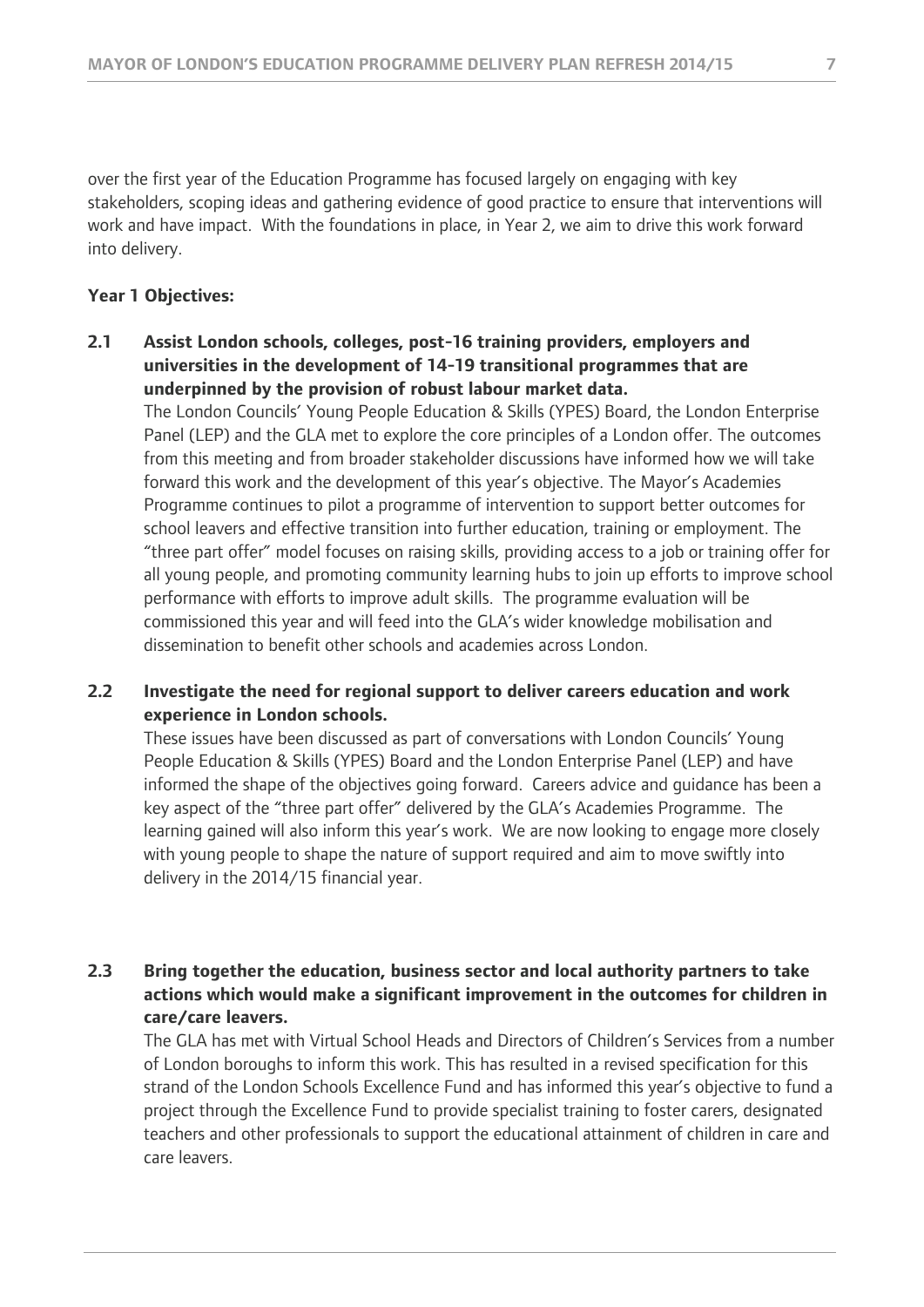The GLA also continues to support children in care and care leavers through its youth engagement work, including through strategic influencing to help partners secure European Social Fund allocations to deliver targeted support for children in care and supporting the annual Christmas day party organised by the Topé Project for children in care from many London boroughs.

# **2.4 Improve links between schools in disadvantaged areas and Russell/1994 Group universities, to ensure subject choices made by young people at GCSE and A Level are better informed.**

The GLA has begun discussions with some Russell Group universities to establish whether there is more that can be done at a regional level to increase take-up of widening participation programmes. A roundtable was held in May 2013 attended by several research intensive universities and London schools. It was hosted by Ernst and Young. In November 2013, the Mayor launched the London Schools Atlas, an innovative interactive online map providing a detailed picture of London schools, current patterns of attendance and potential future demand for school places. We are now looking at how the London Schools Atlas can be developed to inform university widening participation programmes and exploring ways to link students and alumni of research intensive universities with school and college pupils in disadvantaged areas.

### **3. A good school place for every London child**

The Mayor recognises the growing crisis in school places in London and the negative consequences this has for families across the city. The GLA is therefore encouraging and supporting new schools in the capital – including a new generation of 'free schools' - to help address the shortage of school places, to give parents greater choice and to encourage innovation. Activities to support this objective include:

- Establishing the New Schools for London unit to support the expansion of Free Schools in the capital by providing advice to school groups and identifying 10 sites from within the GLA Group portfolio for new schools.
- Developing a detailed, pan-London picture of the places shortage to help facilitate basic need planning.
- Mapping school performance data to identify where new provision could help drive up standards.

Work in these areas has continued apace and good progress has been made against all the objectives for 2013/14.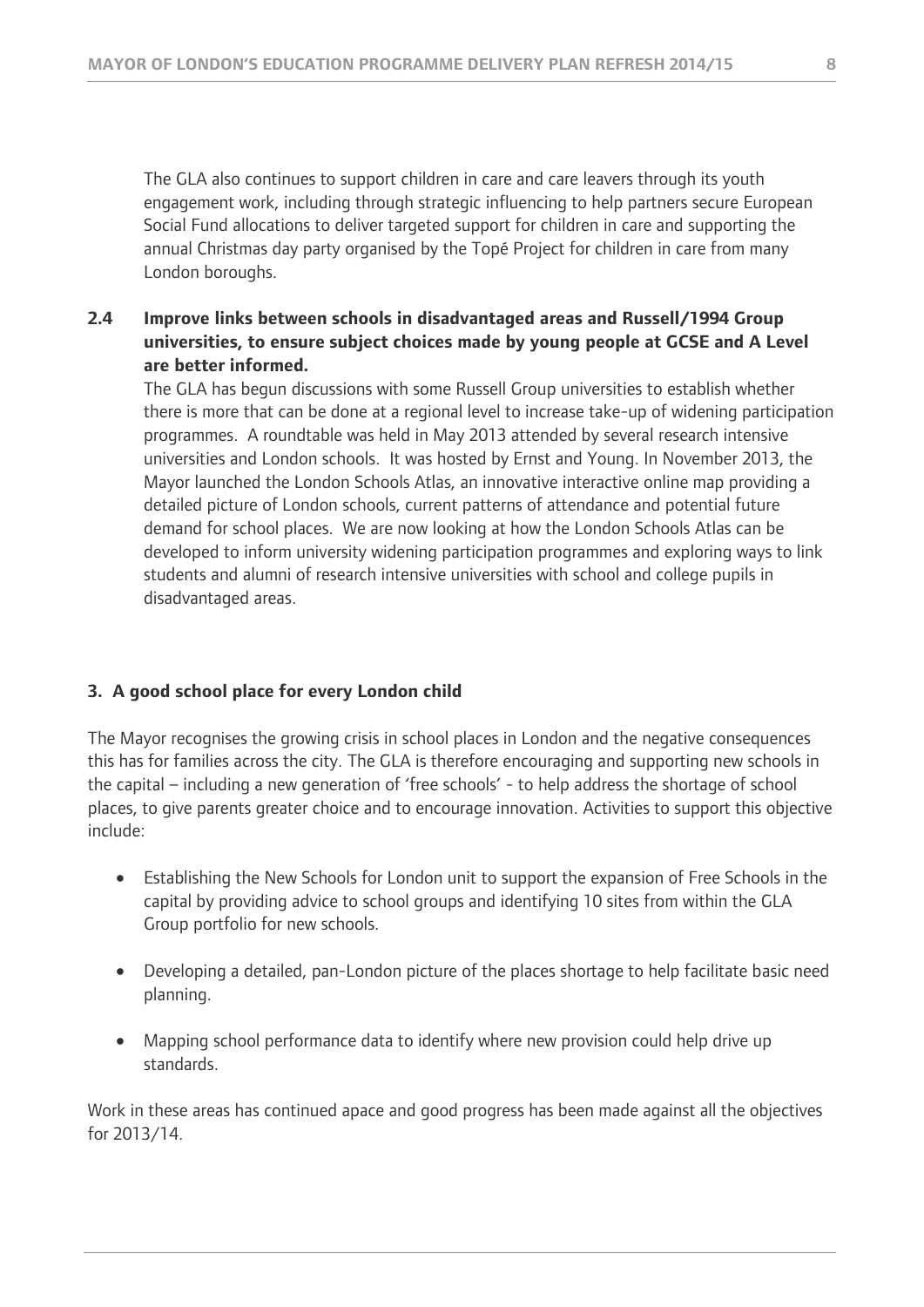#### **Year 1 Objectives:**

**3.1 Establish a pan-London Scheme for the production of school rolls projections on behalf of the GLA and London Boroughs.**

Meet the ever greater need for robust intelligence and evidence in the context of London facing continued challenges in the area of pupil places planning.

The London Schools Atlas was published in November 2013. It is an innovative interactive online map providing a uniquely detailed and comprehensive picture of London schools, current patterns of attendance and potential future demand for school places. Covering primary and secondary provision, including academies and free schools, the Atlas uses data to illustrate current patterns of demand for school places at a pan-London level for the first time, rather than just within individual boroughs. It also gives projected changes in demand from 2012/13 to 2017/18, helping provide an indicative picture of where pressure on places might be in the future. The Atlas is an open and accessible tool for anyone engaged in meeting the challenge of providing good school places for all, including local authorities, free school groups, academy chains, policy makers and commentators.

#### **3.2 Conduct analysis of school performance across London to identify areas that could benefit from high-quality new provision.**

The London Annual Education Report collates information about London schools, including, notably, school performance data. The first Annual Report was published in November 2013 and presented performance data analysed across a number of variables to provide a demographic perspective on performance, analysis of performance by subject studied, and a spotlight on the performance of London's most vulnerable young people. Gathering this data at the London level makes it easier to identify and target areas that could benefit from new provision.

The Gold Club portal also publishes school performance data for all schools, alongside that of Gold Club schools, helping to identify where the best practice is and where there is room for improvement.

#### **3.3 Support London free school proposers**

In addition to work to identify ten new school sites, the GLA has been working to provide new school groups with help and advice on site and planning issues. We also have a strategic role in encouraging other organisations to establish new schools and encouraging housing developers to incorporate new schools into their developments.

#### **3.4 Identify ten sites for free schools from the GLA property portfolio.**

The Mayor pledged to identify ten GLA Group sites that can be used by new schools over the course of this Mayoral term. Progress is ahead of target and we expect to deliver on the commitment well before the Mayor's term of office ends.

#### **3.5 Support further shared learning and collaboration that identifies and disseminates creative ways of addressing primary school place shortages in the capital.**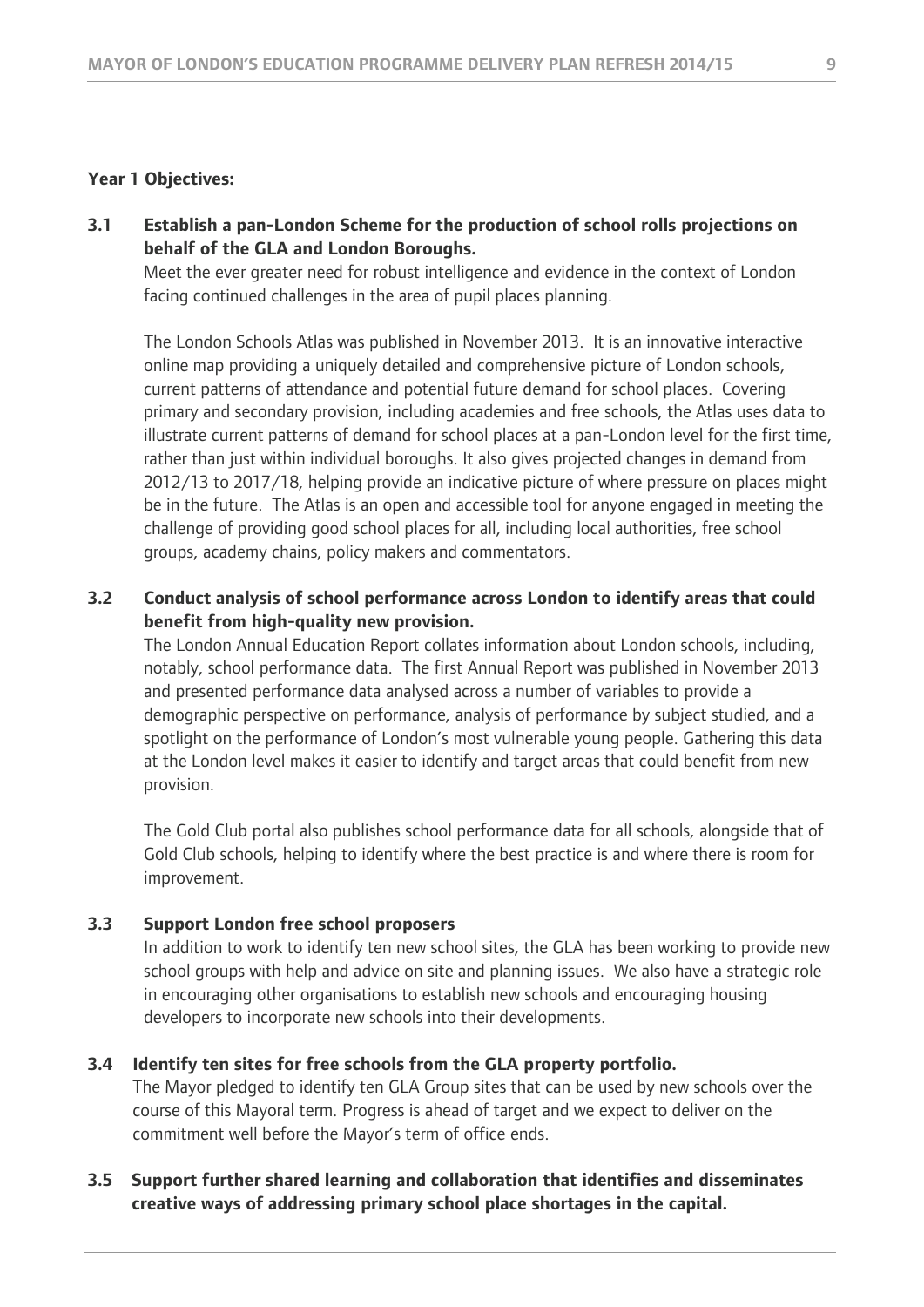The potential for a joint project was scoped over summer/autumn 2013 with London Councils and the Association of London Directors of Children's Services. Discussions have informed plans for 2014 to gather case studies of best practice which are potentially transferable to other schools in London to help make expansion feasible for schools with greater demand than capacity and to encourage innovative ways of solving school place shortages e.g. through reorganisation of the school day.

#### **Moving Forward in 2014/15**

With such good progress to date, we are keen to maintain momentum in 2014 and to continue to drive forward the Mayor's Education and Youth Programme to achieve the best possible outcomes for London's schools and young people. The themes of "Promoting excellent teaching in all London Schools" and "A good school place for every London child" are now well into delivery. Work in 2014 will focus on maintaining effective delivery and scaling up our reach in order to start achieving outcomes and ensure real impact for London's young people. Across these strands we will also evaluate our work to ensure it is achieving maximum impact and value for money. Lessons learned will be shared through the GLA's knowledge dissemination activity.

On the theme of "Preparing young Londoners for life and work in a global city", having gathered the evidence and used it to scope and plan activity, we are now moving the programme of work into delivery. We look forward with enthusiasm to new partnerships with businesses and higher education institutions to keep improving the education offer that London provides to its young people and to help them make the right choices for a successful future.

Alongside this, we are continuing to progress and develop the GLA's work to foster engagement and build resilience among London's young people. The Mayor takes a holistic view of education and youth policy, acknowledging how the two must work together to ensure both an effective world-class education system and young people who are motivated and supported to engage in it. Both are essential to achieving the best possible outcomes for all London's young people.

Much of the GLA's youth programme activity is currently aimed at reducing or minimising the number of young people who are not in education, employment or training (NEET). The Mayor has developed a number of targeted interventions to prevent drop out among high risk groups and to support those who have already dropped out to re-engage. To help develop this work further and to ensure that interventions in education and youth support each other effectively, we will be reviewing wider youth activity to identify areas of need where interventions can be effectively targeted and gather evidence of what works.

In our role as a strategic organisation at the pan-London level, we will also continue to support the wider education and youth sectors locally and regionally and to foster links at the national level. We will, for example, work to help lever European funding for organisations with the capacity to deliver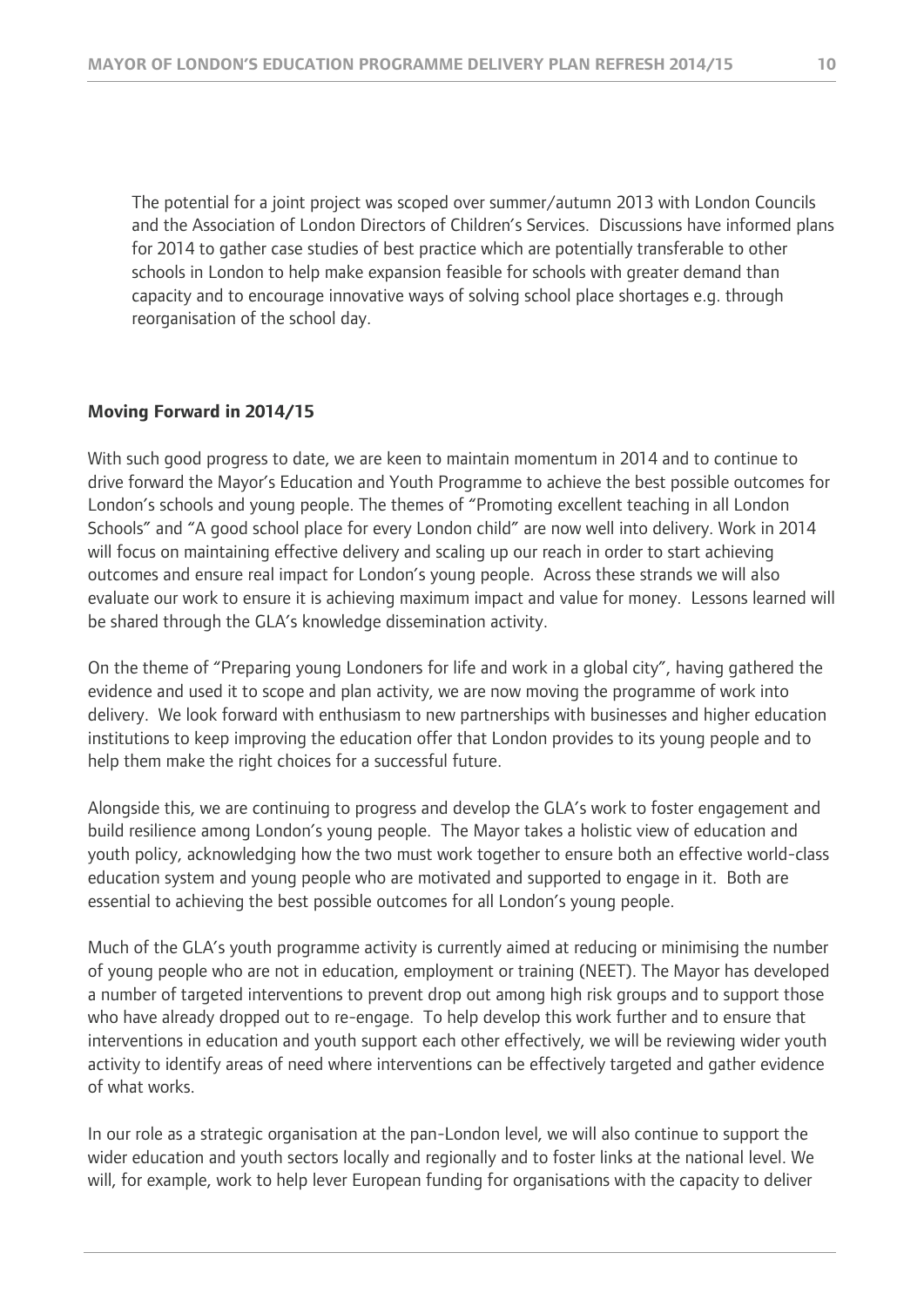even greater improvements for London's young people. We will help to influence the best way to spend those funds to ensure maximum impact.

We approach 2014/15 with energy and enthusiasm, driven by the knowledge of how much London has already achieved to provide high quality education for its young people and by the aspiration of how much more can be done to keep improving it.

#### **Keeping in contact**

You can follow progress of the Mayor's education programme at [www.london.gov.uk/education](http://www.london.gov.uk/education-programme)[programme](http://www.london.gov.uk/education-programme)

If you do not already receive the Mayor's quarterly e-bulletin, which will keep you updated on education and related children and young people's areas, you can subscribe to [capitalchild@london.gov.uk](mailto:capitalchild@london.gov.uk)

You can contact the GLA education programme delivery team at [educationprogramme@london.gov.uk](mailto:educationprogramme@london.gov.uk)